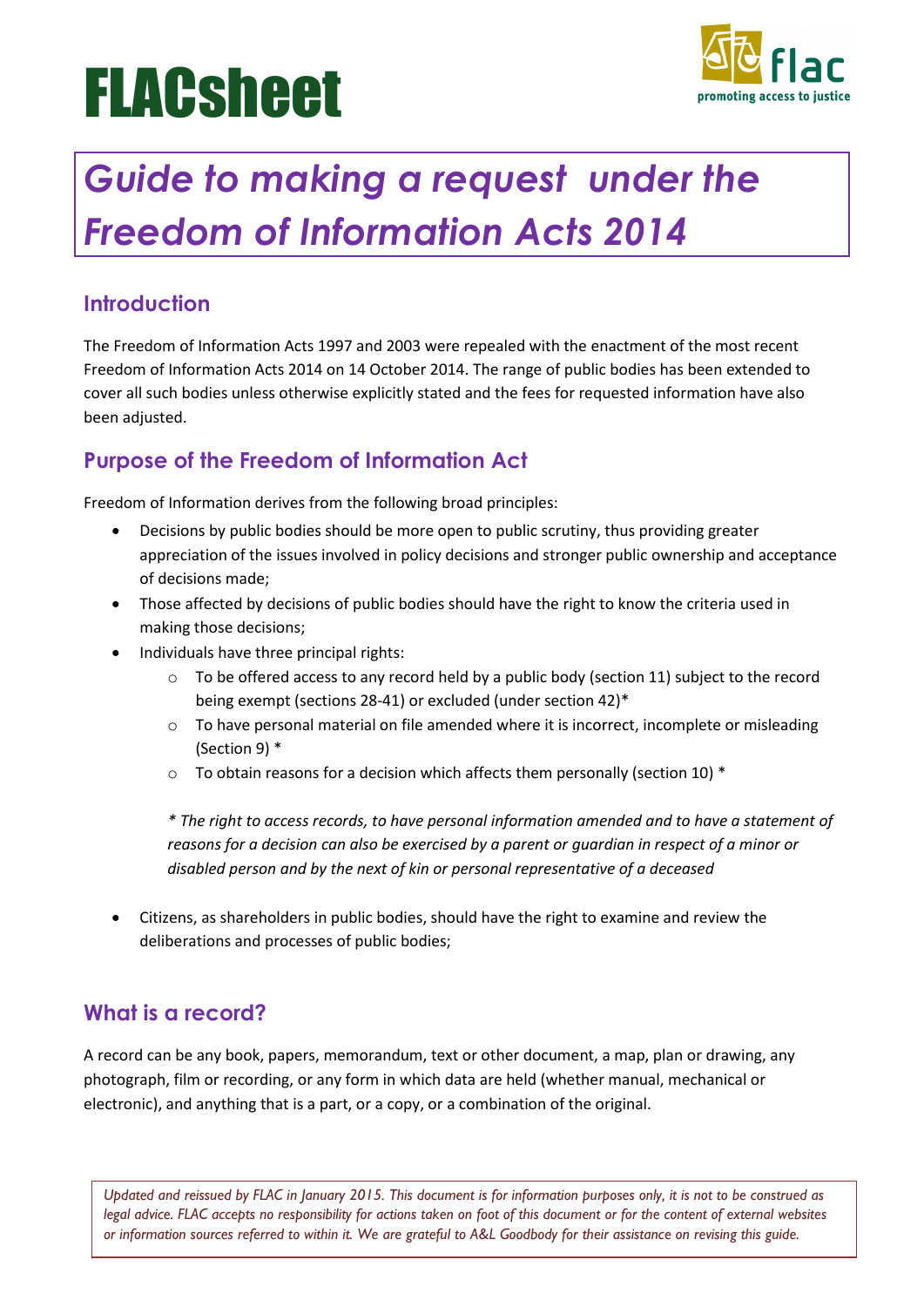

#### **Making an FOI request**

A person who wishes to exercise their right of access to records under the Act must make a request, in writing, for access to the record concerned:

- Stating that the request is made under the Freedom Of Information Act 2014
- Setting out sufficient particulars to enable the record to be identified
- Specifying the preferred form of access, if he or she has such a preference (e.g. photocopy or computer disk)
- Stating any specific request for particular information (such as reports by medical referees etc)
- Stating whether the request is for personal or non-personal information, and supplying proof of identity if requesting personal information.

If the request is unclear or of a general nature, the public body must assist the requester in preparation of his/her request so as to enable identification of the information sought. A request may not be refused on the grounds of being either voluminous in nature or not sufficiently focused unless the body has first offered to assist the requester (sections 11(2)(a) and 15 (4) refer). The public body must also facilitate the rights of persons with a disability (section 11(2)(b)).

#### **Charges for FOI requests**

- There is **no charge** for a request for a personal record, unless the grant concerned relates to a significant number of records. In which case, when considering the search and retrieval fee, the means of the requester will be taken into account
- There is **no charge** for an application (under Section 9) for an amendment of a record containing incorrect, incomplete or misleading personal information
- There is **no charge** for an application (under Section 10) for the reasons for a decision affecting the individual
- There is **no charge** for a request for a non-personal record.
- Search and retrieval costs will apply to non-personal records at a rate of **€20 per hour.** However there is a minimum threshold of **€101**, below which no search, retrieval or copying feesw ill be charged (i.e. charges apply only where the preparation time for an FOI request exceeds 5 hours).
- An internal review costs **€30 (€10 for medical card holders and their dependents)**
- A review by the Information Commissioner is **€50 (€15 medical card holders and their dependents)**
- Search and retrieval is defined (by section 27(2)) as time spent by the the FOI body in  $-$  (a) determining whether it holds the information requested, (b) locating the information or documents containing the information or documents, (c) retrieving such information or documents, (d) extracting the information from the files, documents, electronic or other information sources containing both it and other material not relevant to the request, and (e) preparing a schedule specifying the records for consideration for release.
- There is a cap on the amount that can be charged and this is set at €500.
- There is also a further upper ceiling limit on estimated search and retrieval fees at €700, above which a public body can refuse to process a request unless the request is refined.

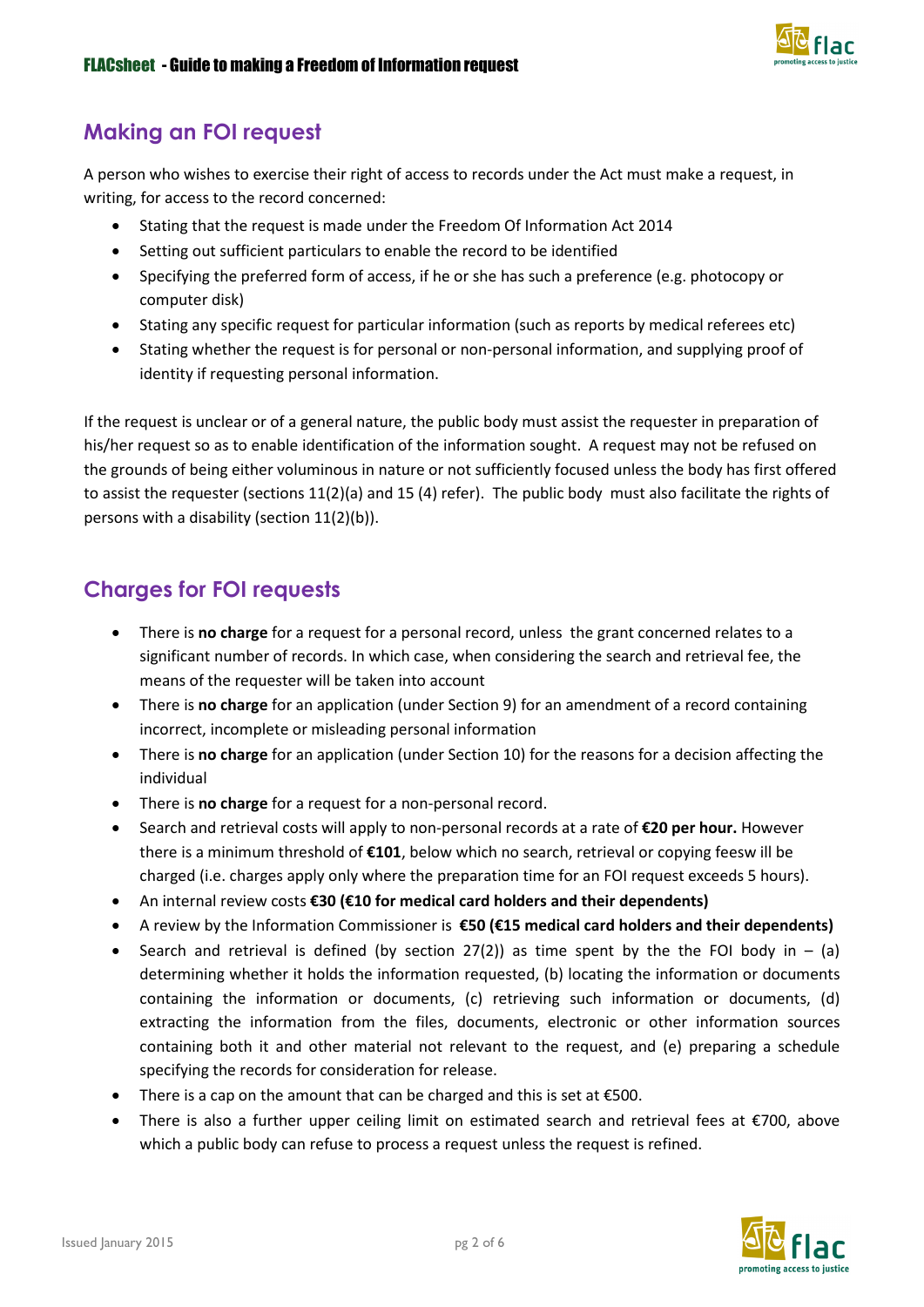

#### **Dealing with FOI requests- Time limits**

- You should receive an acknowledgment receipt **within 10 working days**
- The acknowledgment should set out the rights of the requester in relation to the right of review, including the procedure and time limits involved in a review
- The FOI Officer would then decide whether to grant or refuse to grant the request **within 20 working days.**
- Under Section 19, non reply to a request within **20 working days** is deemed to be a refusal thereby allowing the requester to proceed to internal review.

#### **Review of Decisions**

Under the Freedom of Information Act 2014, section 21, a person has the right to request an internal review of a decision by a public body. This review is carried out by the head of the public body concerned. The head of the public body may uphold, vary or annul a decision and make such a decison in relation to the matter as he/she considers appropriate.

Internal review must normally be undertaken before an appeal may be made to the Information Commissioner. The internal review must be completed by the public body **within 15 working days.**

#### **What decisions are subject to Internal Review?**

The following decisions may be addressed by internal review:

- Decisions to refuse all or part of a request
- Decisions to defer access to records prepared solely for the Oireachtas
- Decisions to grant access in a form other than that requested
- Decisions refusing the amendment of personal information which the requester believes is incomplete, incorrect or misleading
- Decisions relating to the rights of a person to obtain reasons for acts of the public body affecting that person
- Decisions to charge a fee/deposit, or the amount of the fee/deposit charged

#### **Procedures for Internal Review**

An application for internal review must be made **within 20 working days of the initial decision**

The review must:

- Be undertaken at a higher level than that at which the original decision was taken
- Be completed within **15 working days** of the receipt of the request for a review
- Uphold, annul or vary the original decision

A decision to grant access to records must contain information as to how and when the records can be accessed and the fee payable. A decision to defer or refuse to grant access to records must contain reasons

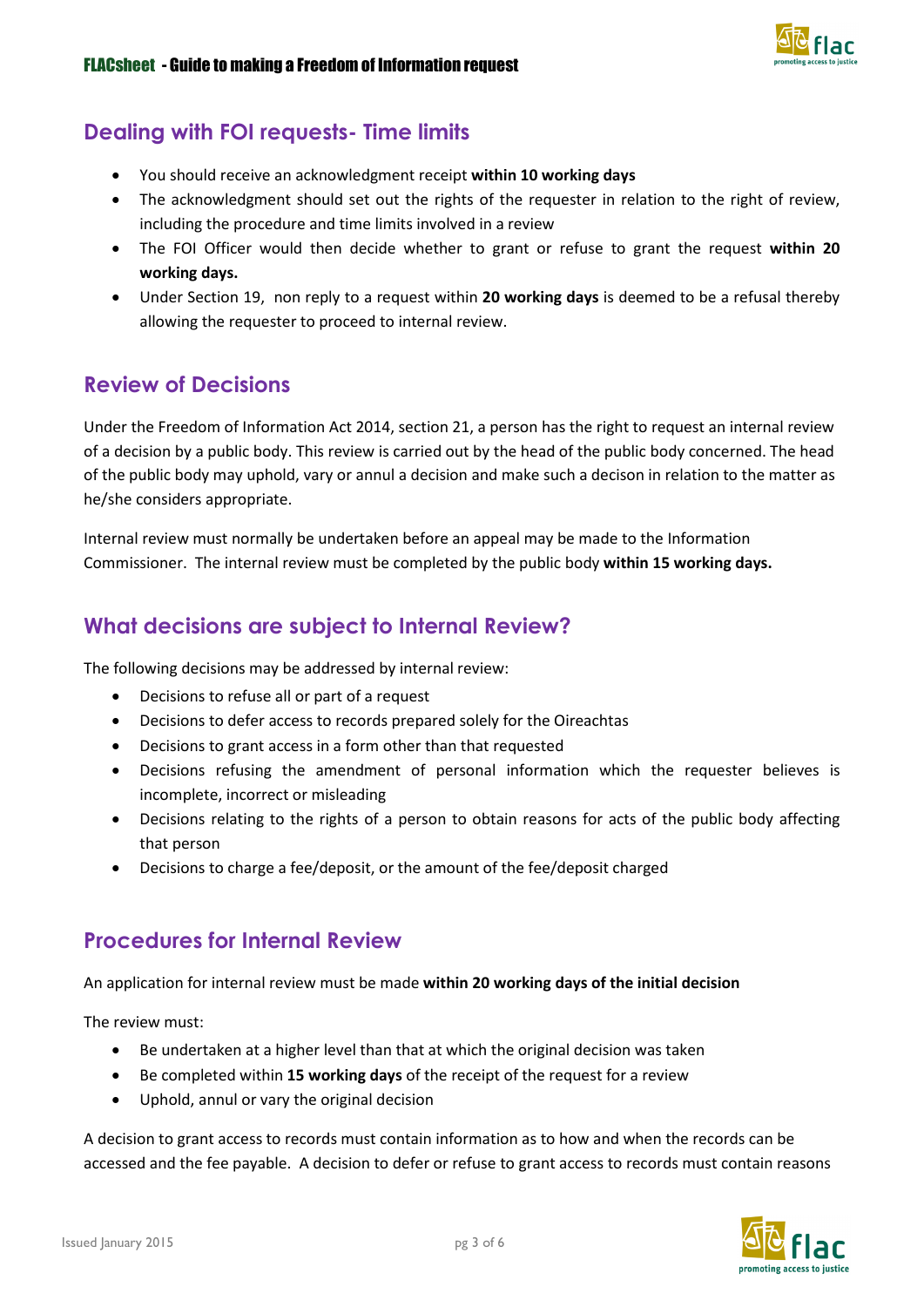

for the deferral or refusal (unless the public body is entitled to refuse to confirm or deny the existence of the records), the fee payable by the requester and the right to appeal the decision. Under section 19(2), if no decision is made **within 15 working days,** non reply is deemed to be a refusal and the applicant may proceed with an appeal to the Information Commissioner.

### **Review by Information Commissioner**

An application for review by the Information Commissioner that relates to an extension of time to consider an FOI request, or in relation to procedure in relation to FOI requests, must be made within **10 working days** of notification of the decision concerned.

An application in relation to any other decision, as set out below, must be made within **6 months** of the notification of the decision.

The Commissioner may review the following:

- A decision made on internal review under Section 21
- An initial decision on a request made by a head of a public body
- A decision made on internal review to charge a fee or deposit exceeding €10
- A decision to refuse a request for a record on the grounds that the record is excluded from the scope of the Act by virtue of Section 42
- A decision to extend the 4 week time limit for consideration of an FOI request under section 14
- A decision on a request to which the third party consultation procedure outlined in section 38 applies

The Commissioner may not review the following:

- A decision made by the Commissioner in respect of a record held by the Commissioner
- A decision in respect of which internal review is available
- A decision to refuse access to a record which is subject to a Ministerial certificate under sections 32 or 33

If a decision to refuse a request is appealed to the Information Commissioner, the public body will be invited to make a submission. The Information Commission may uphold, vary or change the initial/reviewed decision. A decision by the Information Commissioner must be made **within 4 months**.

Decisions of the Information Commissioner are binding on the parties concerned (section 22(14)), subject to appeal to the High Court on a point of law, or on a finding of fact in a case where a person contends that the release of the record would contravene a requirement imposed by EU law, under Section 24. The Information Commissioner can apply for a court order to oblige a public body to comply with a binding decision where it has failed to do so. (section 45)

An appeal to the High Court must be initiated no later than **20 working days** after the notice of the decision which is being appealed. Where a Commissioner has decided to part grant a request for records, a person has **40 working days** to appeal to the High Court. Documents must be released by the public body within **20 working days** of the Commissioners decision. A decision of the High Court may be subsequently appealed to the Court of Appeal.

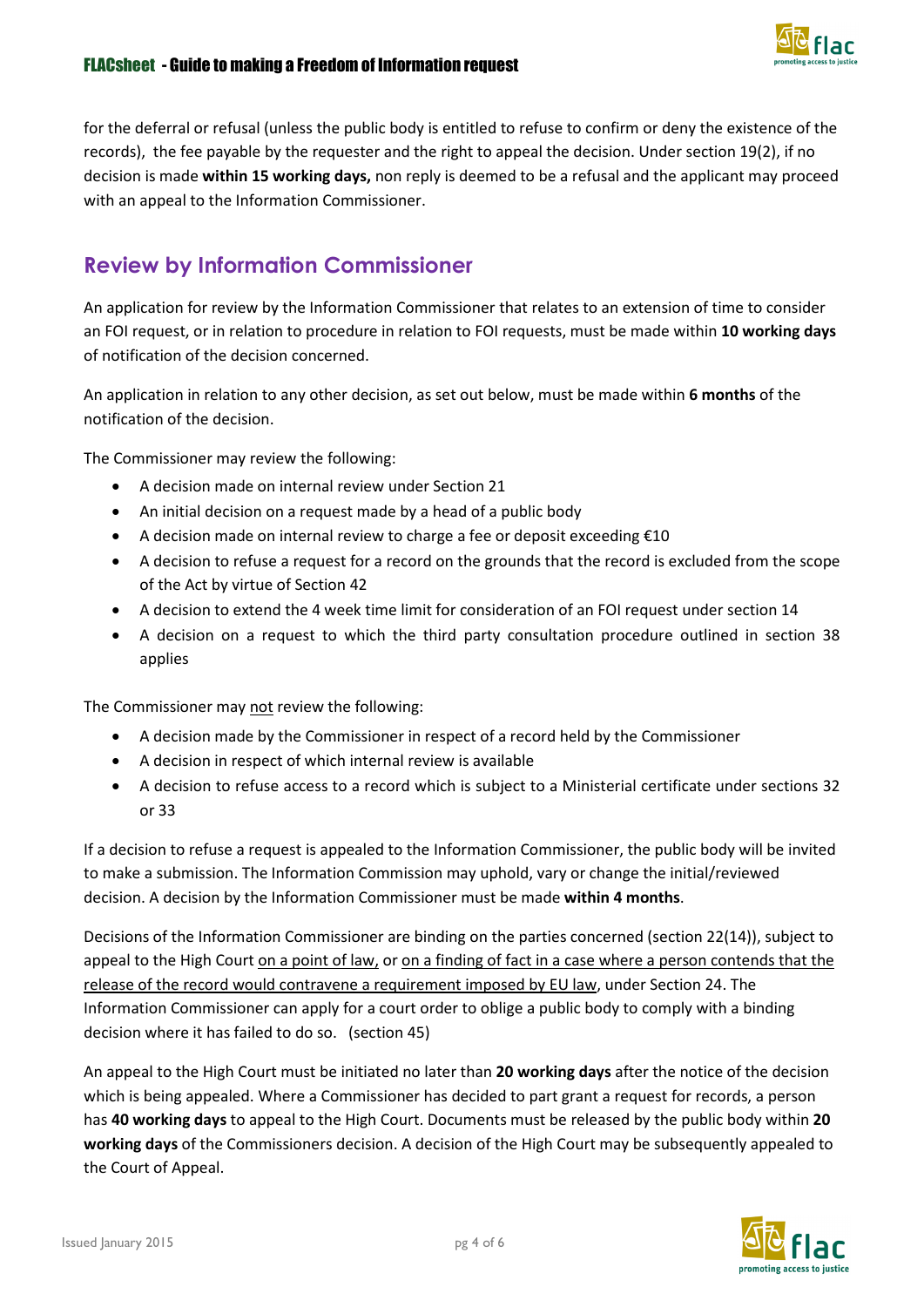

#### **Sample Freedom of Information request**

FOI Officer [Insert address of relevant government department]

[Insert Date]

#### **Re: Request under Freedom of Information 2014 by** *Insert Name [Address] [Insert Reference Number – "69 number"]*

Dear Sir/Madam,

I, *[insert name]* wish to make a Freedom of Information application in relation to all documents and records, including records in electronic format, held by your Department concerning [*insert sufficient information to enable the records to be identified*]. In particular, such records should include [*mention any specific documents required*].

My preferred form of access is [*photocopy or computer disk etc.*]

I authorise you to send copies of all documents and records including records in electronic format, held by your Department to [*Insert name/address of person you wish to receive the files (such as a policy worker dealing with your case/ solicitor)*].

Yours sincerely,

[insert name]

\_\_\_\_\_\_\_\_\_\_\_\_\_\_